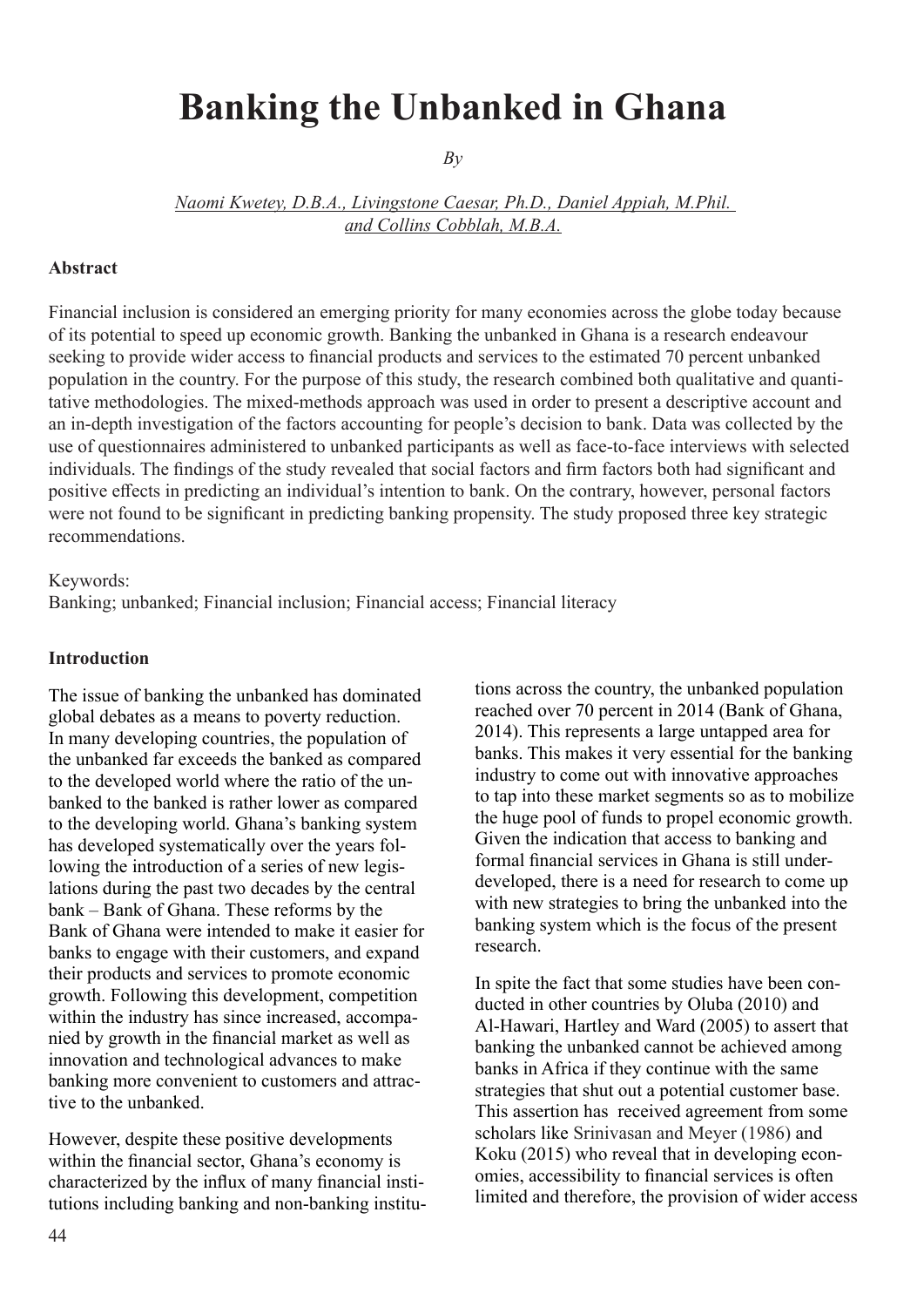to such services can positively impact the financial industry in general.

The Pew Health Group (2011) defines an unbanked individual as "a person who does not have a traditional bank account and uses alternative financial services" (p. 2). Anderson-Porisch (2006) also explains the unbanked as an "umbrella" term describing a diverse group of individuals who remain outside the banking mainstream; meaning that they do not have a checking or savings account. These two definitions imply that being unbanked is a situation where an individual does not have any form of banking relationship with a bank or a similar financial institution in any capacity and as such the individual relies on cash transactions to meet their financial needs.

This research, therefore, seeks to investigate the factors that account for the high unbanked population in Ghana. The study takes into consideration cultural, economic, legal, educational and technological factors that may have contributed to restraining people from having a formal banking relationship.

### **Methods and Participants**

This research adopts a mixed method approach. This approach is deemed necessary in order to enrich findings, increase the credibility of the findings, increase the depth and the breadth of the study and test a theory or a model (Hanson, Creswell, Clark, Petska & Creswell, 2005). This method involves the researcher basing his claims on pragmatic grounds (Creswell, 2013). Creswell (2013) further suggests that employing the mixed method approach may help neutralize the biases and limitations encountered in the two methods.

The use of mixed methods allows researchers to employ a diversity of approaches to answer research questions that cannot be addressed using only one method (Doyle, Brady & Byrne, 2009). The choice of a mixed design is to ensure an indepth, exploratory investigation of the factors accounting for the high unbanked population in Ghana. Therefore, the mixed methods approach will allow for the use of both qualitative and quantitative techniques of data collection, analysis and inference for the purpose of gaining a breadth and depth of understanding of why the unbanked population is still high despite the phenomenal growth in the number of financial institutions in

the country. Using the mixed method will ensure that the qualitative research provides a rich and thorough exploration of the nature of the problem being investigated. While the quantitative research will provide the researcher with strong scientific support for making inferences as well as serving as a research tool in testing the hypothesis that will result from the qualitative study

## **Research Design**

With focus on initial interviews conducted and subsequent administration of questions based on themes of the research, the sequential exploratory research design was adopted, following the example of Ivankova, Creswell and Stick (2006). This approach begins with a qualitative data collection and analysis, followed by a quantitative data collection and analysis. Finally, there is an interpretation of the entire analysis. This approach is suitable for this study because an area like banking the unbanked is an under-researched area in a context like Ghana. Hence, the qualitative phase is to confirm the model developed from the literature before testing it on a large scale in the quantitative phase.

### **Research Approach**

The current study is divided into three phases: the conceptual phase, the qualitative phase, and the quantitative phase. The conceptual phase involves the development of the conceptual model for the study based on an extensive review of the literature. The qualitative phase follows, which will be used to confirm and improve the conceptual model, if necessary. At this stage, in-depth interviews will be conducted on people of banking age but who have no bank accounts in the Volta Region of Ghana to find out the factors which account for the decision not to bank. The interview will also attempt to find out some of the factors which promote financial inclusion. The unbanked population was selected as the unit of analysis because they are in the best position to furnish us with information relevant to the research questions (Gephart, 2004). The interviews also seek to investigate the role of personal, social and firm-level factors in promoting the plan to bank the unbanked. This data thus collected will be coded and thematically analysed. The emerging themes will then be compared to the initial model to confirm and amend where necessary. The subsequent quantitative phase tests the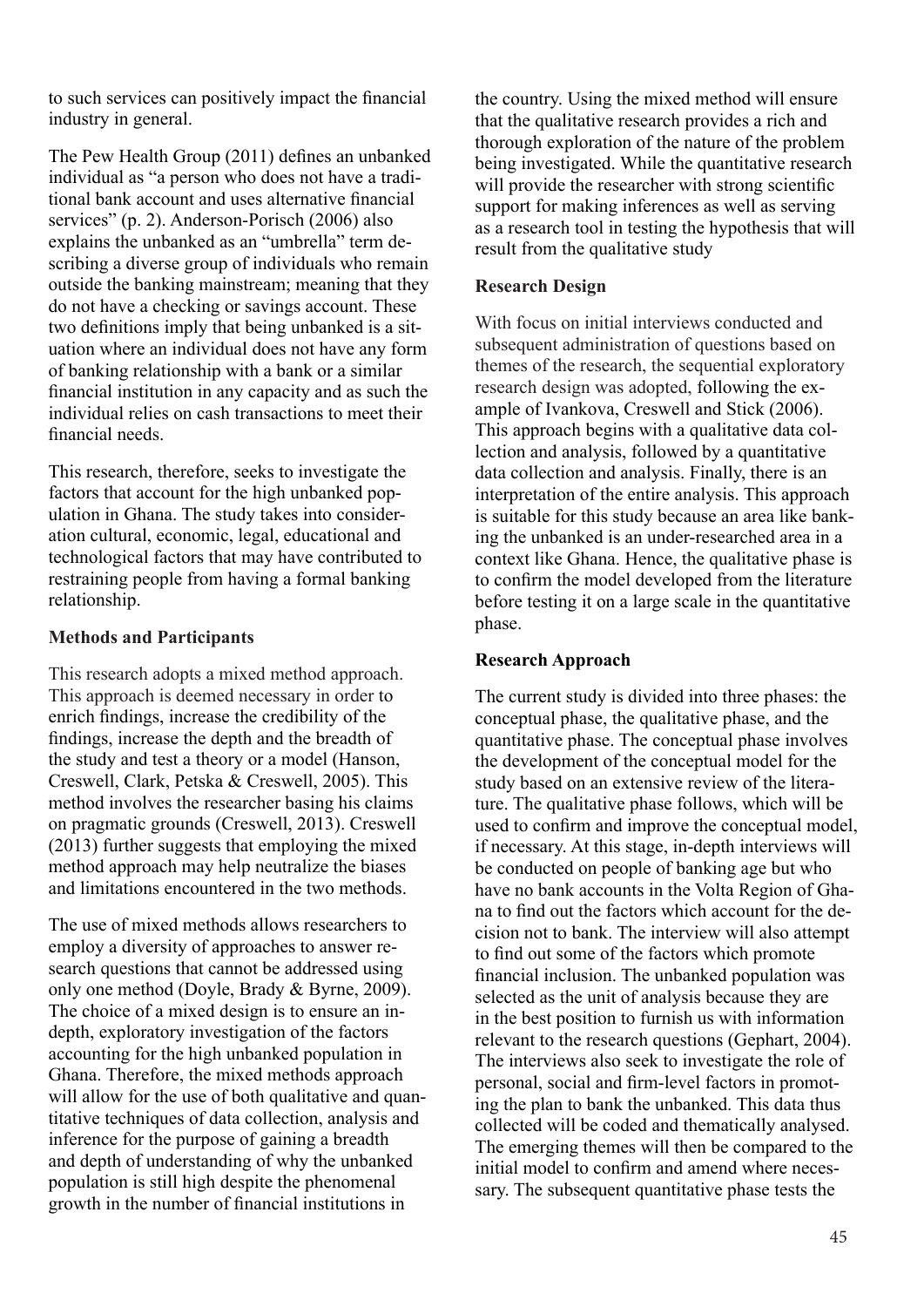confirmed or improved model on a larger scale among a sample of more than 200 respondents

## **Population and Sample**

According to Rubin and Babbie (2001), the target population is the theoretically specified aggregation of study elements. The target population of the study will comprise all citizens and businesses in Ghana who make a living and yet do not have a bank account. The researcher envisaged difficulties in selecting probability samples from the populations chosen. Therefore, convenient sampling was employed in this study for the qualitative research. A convenient sample is one chosen by the researcher because it is available to him (Bryman & Bell, 2011). Bryman and Bell further suggest that convenient sampling is very commonly used and very prominent in the field of business and management research. Also the researcher used purposive sampling for the quantitative research. The sample was taken from the Greater Accra Region of Ghana to represent the urban population and the Ketu South and Akatsi District in the Volta Region to represent the rural population.

The sample also included twenty- three (23) respondents who have bank accounts to enable the researcher to understand what informed their decision to bank and what their current perception about banking is. The main reason why these regions were chosen was that Accra, as the capital city of Ghana, is more populated, with all the banks in Ghana having presence in most of the communities in the city as compared to the other regions in Ghana. Also, the Ketu South and Akatsi districts were chosen because of the significant economic activities that take place in those two districts to represent the views of the rural population of the study. The selection of these locations thus ensured the solicitation of divergent views about why people remained unbanked from both the urban and rural perspectives.

A total of three hundred and fifty (350) questionnaires were distributed and all were returned except four (4). This represented a response rate of 98.86 percent. The 346 questionnaires were analyzed with the use of the Statistical Package for the Social Sciences (SPSS). The researcher ensured that the data was cleaned to make sure there are no missing variables which is likely to affect the output of the entire research work. The bio-data of

the respondents were also analyzed to understand the characteristics of the sample respondents used in the study.

## **Methods of Data Collection**

With the qualitative research method, a face-toface interview was conducted. Both open-ended and close-ended questions were asked. The main aim of the exploratory interview was to understand why they earned an income and yet did not utilize a bank account even though there were financial institutions around them.

### **Measure Development and Assessment**

Items measuring the factors associated with decision to bank was factor-analyzed to determine their

underlying dimensions.

| Variables alpha     | No. of       | Mean | SD   | $\alpha$ |
|---------------------|--------------|------|------|----------|
|                     | <b>Items</b> |      |      |          |
| Personal Factors    | 4            | 4.03 | 0.53 | 0.732    |
| Social factors      | 4            | 4.13 | 0.41 | 0.798    |
| Firm factors        | 8            | 1.89 | 0.88 | 0.945    |
| Banking decision/ 3 |              | 2.50 | 0.73 | 0.743    |
| propensity          |              |      |      |          |

Items with significant cross-loadings were eliminated. Based on factor interpretability, an eigenvalue greater than one, a factor solution accounting for 75% of the total variance was judged best. The factors were interpreted as: (1) personal factors, (2) social factors, (3) firm factors, and (4) decision to bank. Appendix A shows these constructs with their rotated factor loadings.

### **Social Factors**

The social factors that influence people's decision emphasized on the fact that people are social creatures, therefore social factors can influence how decisions are made. Meghana, Thorsten and Mohammad (2012) assert that individuals often make financial decisions based in part on their primary influence groups such as friends, family members, work colleagues, religion and cultural norms. Accordingly, a person's financial decisions can be influenced by the experiences of people around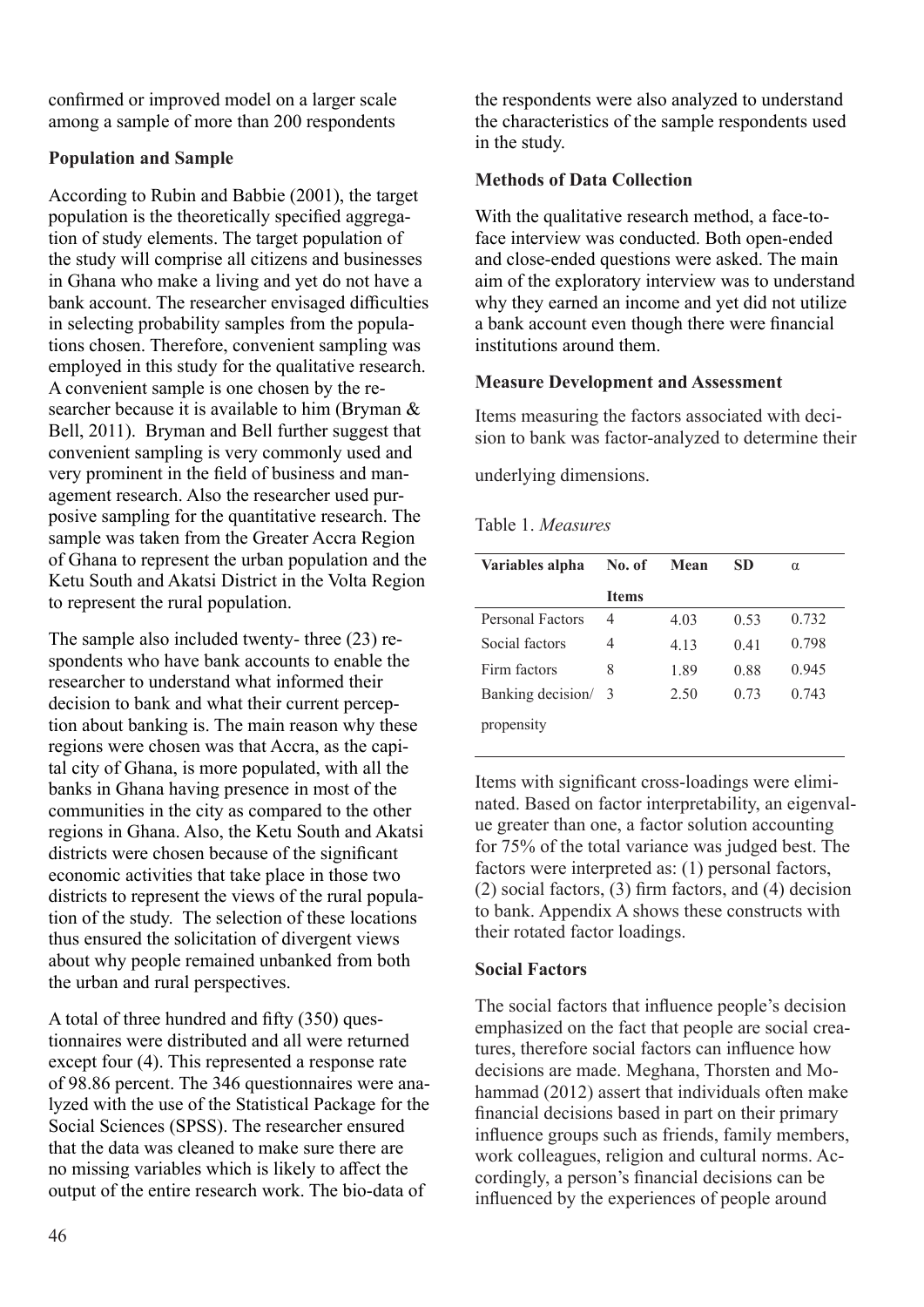them. We adopted a 4-item scale, developed specifically to measure the social factors that influence the decision to bank.

## **Personal Factors**

The personal factors focused on the characteristics that consistently influence the way individuals respond to situations. According to Mikulincer and Shaver (2015), the differences in characteristic patterns of thinking, feeling and behaving forms an individual's distinctive character. We adopted a 4-item scale, developed specifically to measure the personal factors that influence the decision to bank.

## **Firm Factors**

The firm factors focused on consumers' perspective of an organization and how it impacts on individuals' decision to use its services. Assessing individuals' perceptions of service delivery by organizations improves understanding of factors that can motivate people to adopt a product or service. Furthermore, understanding the expectations of potential consumers of a product or service can inform strategies to attract non-users (Solo & Manroth, 2006). We adopted an 8-item scale, developed specifically to measure the firm factors that influence the decision to bank.

## **Decision to Bank**

We adopted a 3-item scale, developed specifically to measure people's decision to bank. Respondents were asked to indicate the circumstances under which they are likely to make a decision to bank on a five-point Likert scale of 1 in indicating not likely and 5, indicating very likely. Some of the items were, "How likely are you to have a bank account in the next 6 months – 1 year", "How likely are you to use a bank account if the product and service offered meet your needs".

## **Analysis and Results**

The hypotheses were investigated using multiple regression. The maximum variance inflation factor (VIF) associated with the main constructs under study in the regression analysis was 1.66, which is well below the 10 cut-off recommended by Neter, Wasserman and Kutner(1983) indicating little influence of multicollinearity on the results. Table 2 shows the results of the regression analysis.

The control variable (gender) was entered in Model 1. Both the control variable and the main predictors or independent variables were entered in Model 2. From the results, gender significantly and positively impacted banking propensity in both Model 1 (β = 0.28,  $p$  < 0.001) and Model 2 (β = 0.15,  $p < 0.001$ ) lending support to hypothesis 4. This means that females are more likely to patronize banking services than their male counterparts. This is diametrically opposed to what Ogenyiejye (2007) found in a study on gender – based decision to bank in Nigeria. The study explored gender differences in consumption of banking services and revealed that males were more likely to consume banking products than their female counterparts for the reason that men were more confident and willing to take more risks in managing their funds, including the use of formal financial institutions. On the other hand, the study revealed women were rather security - oriented in money handling and the fear of engaging with financial institutions was high.

In Model 2 social factors had significant positive effect on banking propensity ( $\beta$  = 0.08,  $p$  < 0.05). Similarly, firm factors significantly and positively predicted intention to bank ( $\beta$  = 0.70, *p* < 0.001), contrary, personal factors ( $β = -0.09, p < 0.05$ ) which significantly and negatively predicted banking propensity. Thus while hypothesis 1 and 2 were supported, hypothesis 3 was not supported.

The results further reveal that firm factors were the biggest predictor of banking propensity compared to social and personal factors. In addition, both the control and independent variables  $(R^2 = 0.60)$ accounted for 60 percent variations in banking propensity, out of which the main independent variables contributed 52 percent (Change in  $R^2 = 0.52$ ). Both models were also jointly significant at 0.1 percent level of significance as shown in Table 2.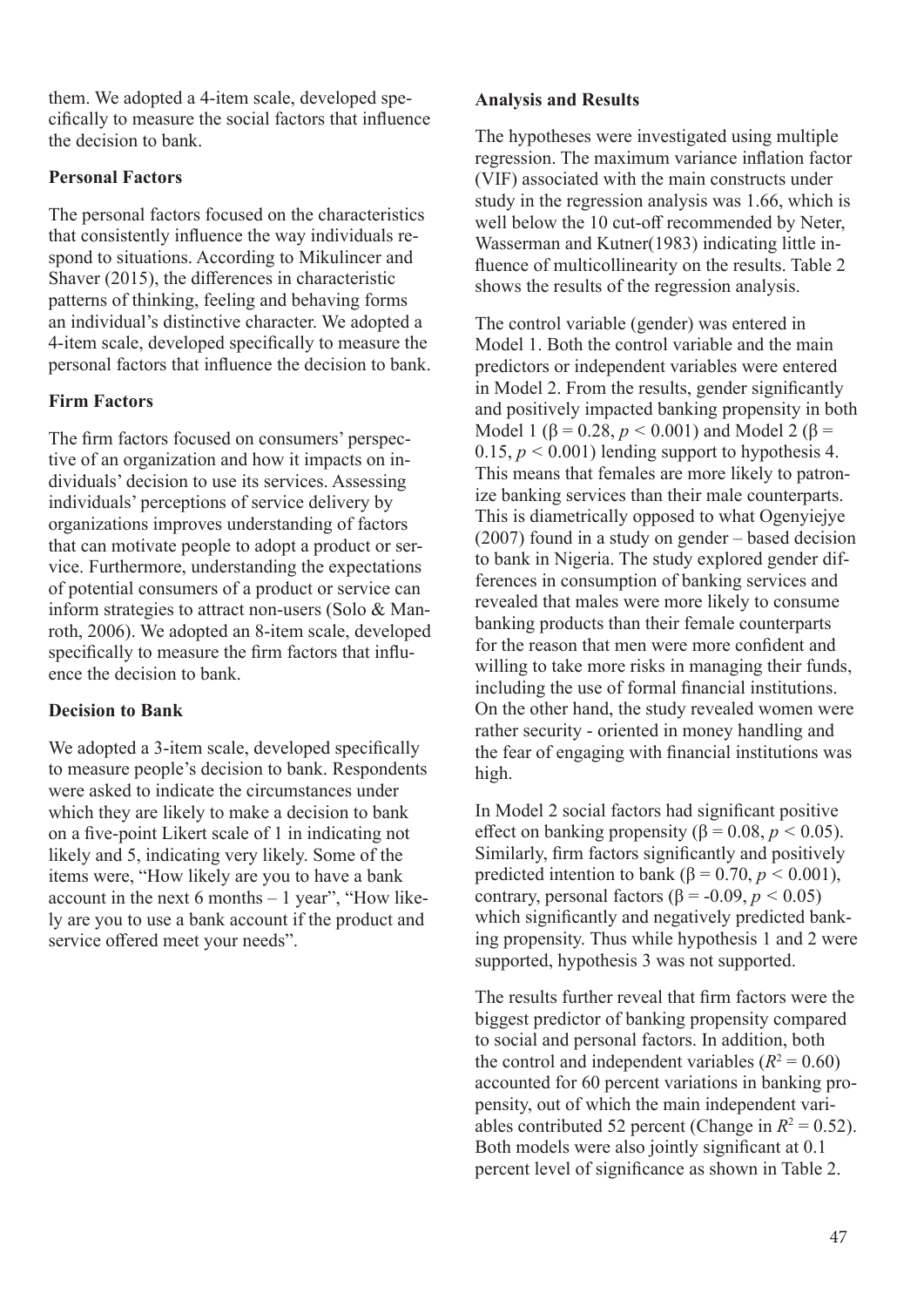| <b>Variables</b> | <b>Banking propensity</b> |                      |  |
|------------------|---------------------------|----------------------|--|
|                  | Model 1 $(\beta)$         | Model 2 $(\beta)$    |  |
| Gender           | $0.28(5.34)$ **           | $0.15(4.34)$ **      |  |
| Social factors   |                           | 0.088(2.07)          |  |
| Personal factors |                           | $-0.09(-1.98)^{*}$   |  |
| Firm factors     |                           | $0.70$ $(16.47)$ *** |  |
| $R^2$            | 0.08                      | 0.60                 |  |
| Adjusted $R^2$   | 0.07                      | 0.59                 |  |
| Change $R^2$     |                           | $0.52***$            |  |
| $F$ -test        | 25.54                     | 128.05               |  |

Table 2. *Linear Regression Analysis*

Note: \* *p <* 0.05, \*\**p <* 0.01

#### **Findings**

The findings of this study provide empirical insight into the factors that would potentially influence a person's decision to bank.

In the study, it was revealed that the social factors which could influence a person's decision to bank include high interest rate, security for funds, bank tenure, and bank reputation. According to Meghana et al.(2013) since people are social creatures, they can be influenced to make financial decisions based on their primary influential groups such as friends, family members, work colleagues, religion and cultural norms. From the current study, the social factors contribute 63.05% to individuals' decision to bank. Also, from the interviews conducted, one of the paramount issues which came out strongly as being the major reason for people being unbanked, was the fear of being unable to access the funds. The respondents indicated that they are unwilling to use banking services because of the fear that in an emergency or bank closure, they might be unable to access their funds.

Again, the respondents said trust is very crucial when it comes to patronizing the services of financial institutions and by this reasoning, the longer the institution had been in existence, the better it influences their decision to bank with such a financial institution. Going by this claim, well-established financial institutions with existing track records may influence the decision of the unbanked to bank, if such institutions are able to make their products and services accessible to

them. Under economic factors, the income status of the unbanked is found to influence the establishment of account relationships with banks. The survey shows that the unbanked consider that their income is only enough to meet their daily needs, with no excess to bank. The respondents have the opinion that the patronage of banking products and services is the preserve of those who earn more than they can spend.

The study further shows that majority of the unbanked population still consider that owning a bank account is a privilege for the educated working class. This finding is due to the extensive documentation needed to be completed before establishing an account, and subsequently, the requirements of filling out forms to deposit or withdraw funds. This accounts for the low interest of uneducated individuals in utilizing banking services. This, therefore, requires banks to adopt various strategies in helping the less educated to become more comfortable in using bank products and services. Thorough education on banking products is an important strategy. The banks should avoid the use of complicated terminology to properly communicate to potential customers in simplified language for easy understanding.

The outcome of the quantitative survey on firm factors also indicated that proximity to a bank strongly influences the decision to bank, where closeness of the financial institution to the individual's home is found to have a greater propensity to influence their decision to bank with that bank. This recorded the highest mean of 2.31. In this study, it is of a great concern to note that the inability of respondents to access loan facilities contributed strongly to their decision to patronize banks and their services. For some of these unbanked individuals, when they need short-term loans to meet emergencies, they find informal sources of credit or turn to high-cost formal-sector lenders such as small-loan companies where interest rates are generally quite high. This is because large banks might not, in most cases, be able to provide traditional loans to financially hard-pressed individuals, as in the case of most unbanked people, due to the short-term high-cost associated with disbursing and monitoring such loans. This outcome was reaffirmed by the quantitative survey results, indicating that if product offerings by banks closely match or appeal to the needs of individuals, it would influence their decision to bank. This find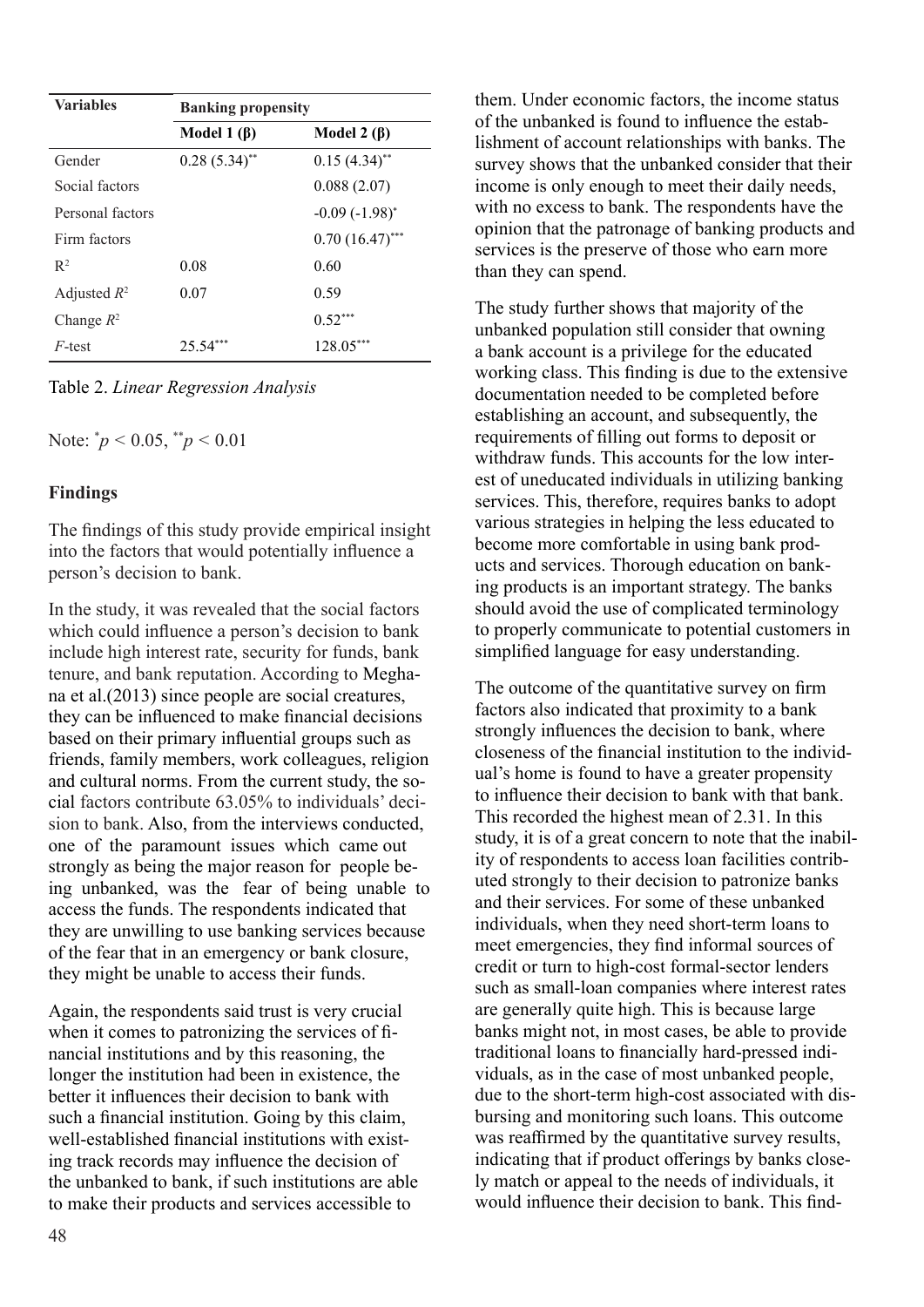ing, recorded a mean value of 2.29 on a scale of 5, indicating that close to half of the respondents agreed with this assertion. To help meet this need, banks can offer deposit-secured loans to customers who are unable to pass standard credit-risk assessments. For example, financial institutions can issue deposit-secured loans to customers or make loans against the balances that customers have accumulated in their savings account.

As regards social factors, it emerged that all the factors tested had a positive influence on one's decision to bank. These include high interest rates, security for funds, bank tenure, and bank reputation. Explaining this, Meghana et al. (2013) said that since people are social creatures, they can be influenced to make financial decisions based on their primary influential groups such as friends, family members, work colleagues, religion and cultural norms. For instance, the reputation of a bank, which is found to be one of the social factors that significantly affects the decision to bank, shows that individuals who want to bank tend to critically take into consideration how long the bank has proven to be reputable throughout its period of existence. As such, the drive towards banking the unbanked needs to be championed by well-established banks that have been in existence for several years with a solid track record of performance. This suggests that if major banks in the country could make the effort of establishing branches and agencies across the country, patronage of banking services would improve, as well as help in the quest to bank the unbanked. This finding is important because some of the unbanked individuals expressed that they have some fears that their funds are not safe in their personal possession and they think that if they had banking facilities at their disposal, they would use it as a mean of safeguarding their hard earned funds. For such respondents, access to financial institutions was their major challenge; re-emphasizing the need for expanding banking services across the country.

Furthermore, from the interview, it was revealed that the long standing assumptions indicating that "banking is the preserve of the rich", "people are uncomfortable in banking halls" and "banking is for the educated and the working class" were some of the socio/cultural issues found to be keeping individuals from utilizing formal banking services. In terms of legal factors, regulatory requirements also accounted for the high unbanked population

in Ghana; as some reasons cited by respondents in the survey had a direct link to this. For instance, in Ghana, while granting loans without adequate collateral is an infringement of Bank of Ghana's regulatory requirement, a number of the respondents expressed their desire for banks to offer them loans without collateral.

Overall, the findings of the study show that the factors that contribute to the high unbanked population in Ghana are related to personal, firm-oriented, social, cultural, economic, legal, educational and technological factors. In all these, three factors are highly recognized (social, firm, and personal factors). The study shows that social factors have a significant positive effect on banking propensity  $(\beta = 0.08, p < 0.05)$ . Most interesting is that while firm factors significantly and positively predicted intention to bank ( $\beta = 0.70$ ,  $p < 0.001$ ) at 0.1 percent level of significance, personal factors (β  $= -0.09$ ,  $p < 0.05$ ) had a significant and negative prediction of banking propensity. Nonetheless, the results reveal that firm factors are the greatest predictors of banking propensity compared to social and personal factors.

More so, gender in this study had a significant positive effect on banking propensity; indicating that females were more likely to patronize banking services than their male counterparts. This finding diametrically opposes what Ogenyiejye (2007) found in a study conducted in Nigeria, which showed that males were more likely to consume banking products than their female counterparts for the reason that men are more confident and willing to take more risks in managing their funds, using formal financial institutions. Unlike the findings of this study, Ogenyiejye's (2007) study revealed that women are rather security-oriented in money handling and the fear of engaging with financial institutions was high. Finally it emerged that respondents expected a simplification in the banking process that could eliminate certain bureaucratic procedures, which make transactions cumbersome and stressful. Therefore, the adoption of technology to simplify manual processes to bring about speed and efficiency is expected to influence their decision to bank.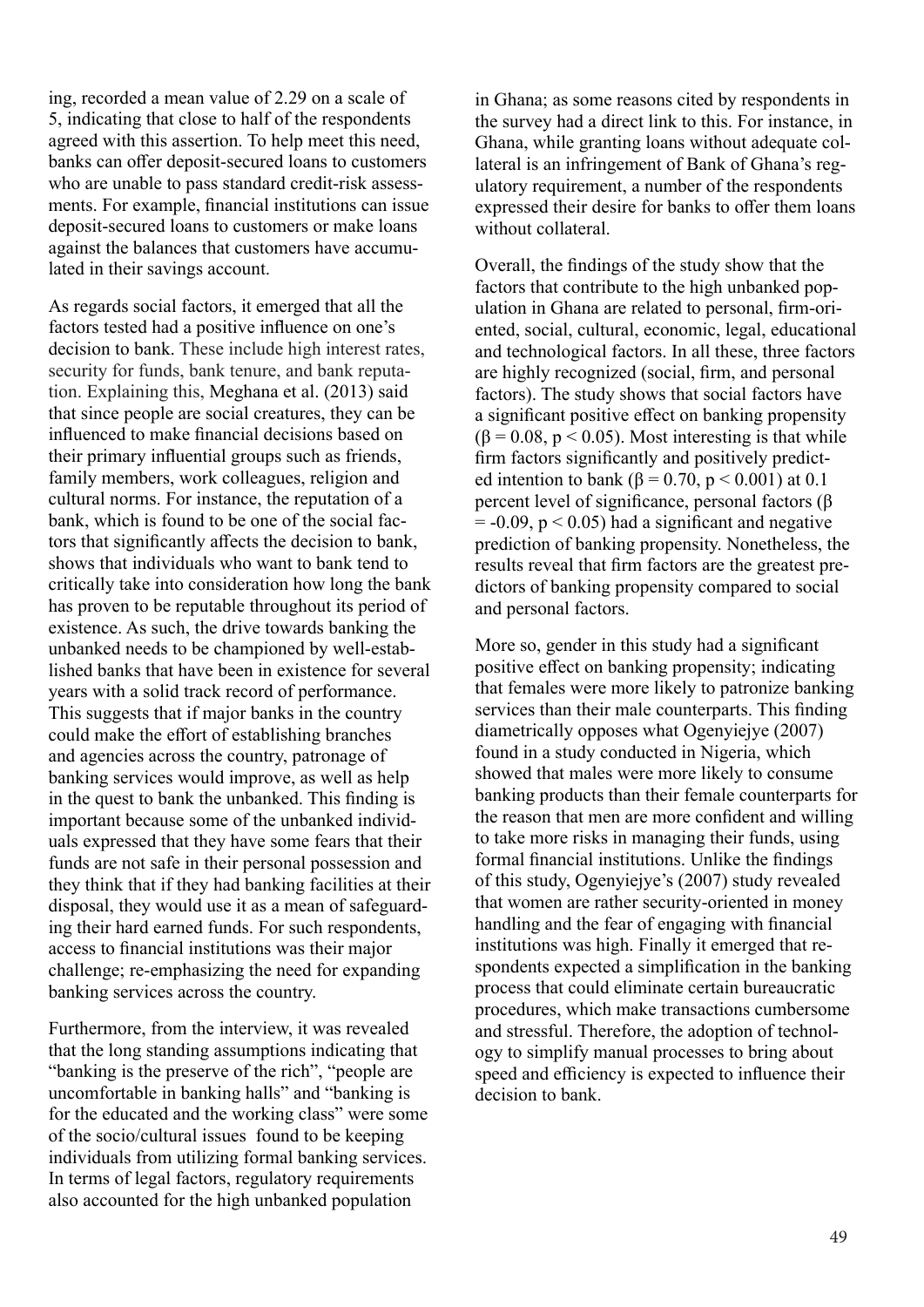#### **Implications of the Study**

This study provides important insights and implications for institutions, regulators, policymakers, and managers in the banking sector. The findings imply that there is a need for a strong collaboration between financial institutions, financial technology (FinTech), and mobile network operators (MNOs) to reach a broader base of the unbanked in Ghana. The growing interest in mobile money, sets the trend for even more radical transformation of the Ghanaian banking system, with both banks, FinTech and MNO firms bridging their strengths and weaknesses to provide a win-win opportunity. Whilst banks can provide funding and access to financial products and services, the FinTechs and MNOs can offer the most innovative and efficient solutions for better financial service delivery; thus, providing a far broader opportunity to re-engineer the infrastructure and banking processes within the Ghanaian banking industry. The motivation for advocating for a stronger collaboration is influenced by the Bank of Ghana's recent guidelines, which allowed Telcos, after acquiring their license as mobile money operators, to go to banks for partnerships.

Additionally, the results from the study show that in communities where banking facilities are not available, people are more comfortable keeping their funds at home under their pillows, thereby increasing the rate of the unbanked. There is, therefore the need to adopt the agency banking model in order to improve outreach and financial access to the unbanked. Rolling out an agency banking model would enable banks to partner with institutions such as retail shopping centres, fuel retail stations, pharmacies, supermarkets and post offices to deliver this service. They will act as third party agents to provide cash-in-cash-out transactions and other services in compliance with laid down guidelines to create a wider reach for the many unbanked individuals. This will help resolve the issues of customers having to travel long distances to access financial services. The deployment of a agency banking would offer a number of banking services, including cash deposits and withdrawals, funds transfers, bill payments, payment of benefits and salaries, and the collection of account and loan applications. Also, transactions can be carried out in real time, driven by technology via mobile phones, point of sale (POS) systems, telephone banking or internet banking, and must be reflected

immediately on the bank's side in the core banking system.

Thirdly, there must be a focus on financial education through financial literacy programs. It emerged from the study that due to the lack of financial literacy, some of the unbanked have developed various myths and perceptions about banks and their services; resulting in their mistrust and unwillingness to engage their services and products. In line with this, it is strongly proposed that a curriculum be developed by banks to be used as a model to provide financial education to the unbanked population. These strategies advocated above are not only likely to better meet the needs of the many unbanked people in Ghana, but are also likely to build mutual trust between the unbanked and financial institutions, which is considered key in promoting financial inclusion. Additionally, financial institutions stand to benefit from better returns through enhanced deposit mobilization while improving economic growth.

Again, findings from the survey and literature review revealed that cost has a significant negative effect on the decision to bank, as it can impact the perceived ease of use and perceived usefulness of banking services if it takes so much to patronize banking services. This therefore emphasizes the need for increased collaboration between banks and Telcos in the provision of mobile and agency banking services to rural communities. This will effectively reduce the cost of providing banking services because partnerships would mean shared cost of operation between banks and Telcos, which will ultimately reduce the costs incurred by users.

The study concludes that while economic factors exert substantial influence on the propensity to engage in banking, firm factors exert the greatest influence in a unbanked individual's decisions to engage in banking. This would require banks to shift their focus from using product development and service quality as their primary means of attracting new customers, to strategies that will address the unbanked population.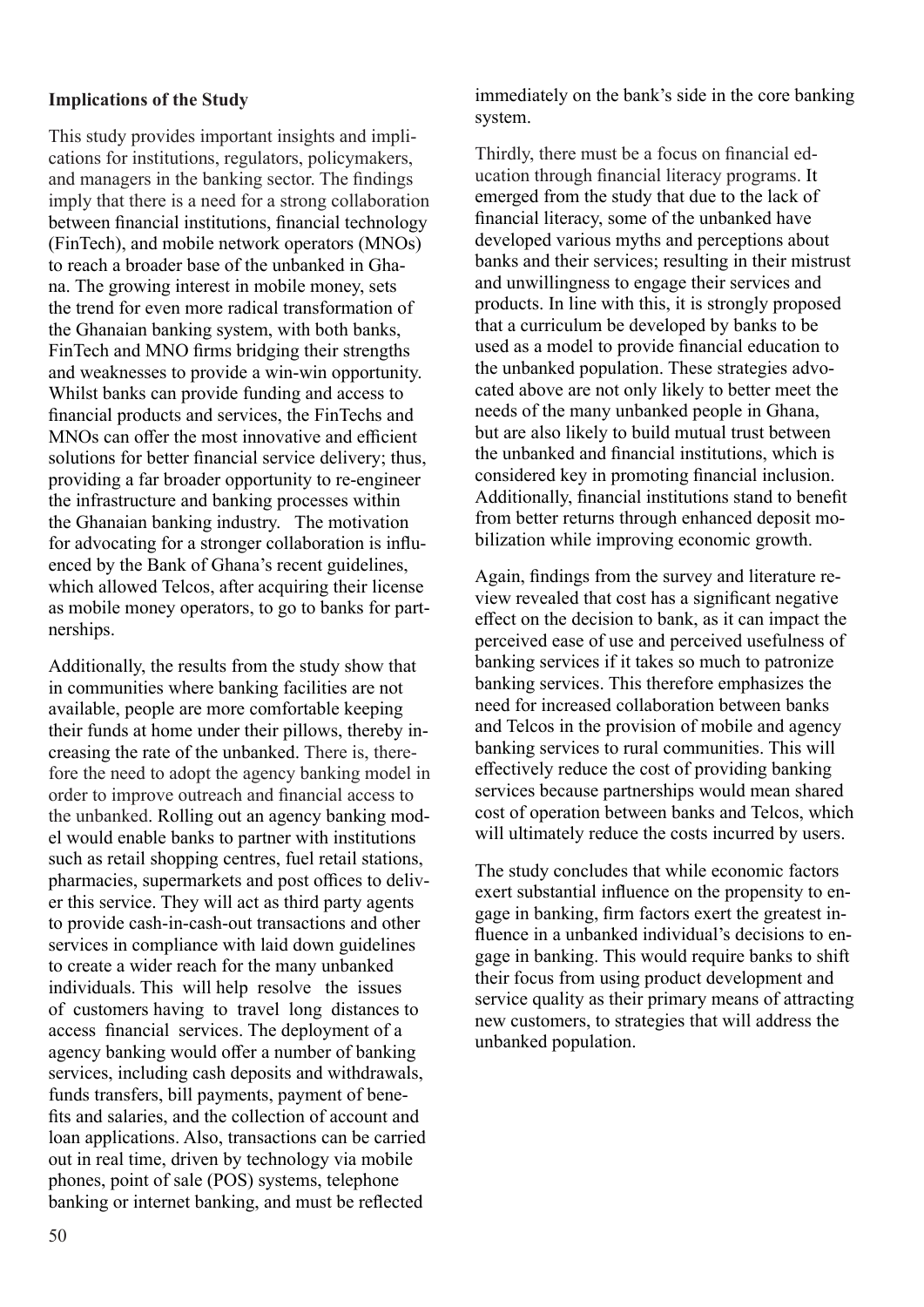## **The Authors**

**Naomi Kwetey, D.B.A.** Nobel International Business School nkwetey@ecobank.com

#### **Livingstone Caesar, Ph.D.**

Assistant Professor of Management and Organisational Behaviour Nobel International Business School

caesar@nibs.edu.gh

#### **Daniel Appiah, M.Phil.**

Senior Research Fellow Nobel International Business School daniel@nibs.edu.gh

#### **Collins Cobblah, M.B.A.**

Research Fellow Nobel International Business School ccobblah@nibs.edu.gh

#### **Nobel International Business School (NIBS)**

Arko Close Off Nelson Mandela Avenue Near Gulf House South Legon Ghana

#### **References**

Al-Hawari, M., Hartley, N., & Ward, T. (2005). Measuring banks' automated service quality: A confirmatory factor analysis approach. *Marketing Bulletin,16*(1), 1. Retrieved from < http://marketing bulletin.massey.ac.nz/ V16/MB\_V16\_A1\_AlHawari.pdf >

Anderson-Porisch, S. (2006). *Being unbanked – What is it? What are the implications.* University of Minnesota Extension Services. Retrieved from https://extension.umn.edu/ spending-and-saving/being-unbanked-whatdoes-it-mean

Bank of Ghana, Ghana Association of Bankers (2014, July 16). *Keynote Address by Dr. H. A Kofi Wampah, Governor, Bank of Ghana*. Fourteenth Annual Working Luncheon: La Palm Royal Beach Hotel, Accra.

Bryman, A., & Bell, E. (2011). B*usiness research methods.* (3rd ed.). New York: Oxford University Press

Creswell, J. W. (2013). *Steps in conducting a scholarly mixed methods study.* Retrieved from http://digitalcommons.unl.edu/dberspeakers/48

- Doyle, L., Brady, A. M., & Byrne, G. (2009). An overview of mixed methods research. *Journal of Research in Nursing, 14*(2), 175-185.
- Gephart, R. P. (2004). Qualitative research. *Academy of Management Journal, 47*(4), 454-462.
- Hanson, W. E., Creswell, J. W., Clark, V. L. P., Petska, K. S., & Creswell, J. D. (2005). Mixed methods research designs in counseling psychology. *Journal of Counseling Psychology, 52(*2), 224.
- Ivankova, N. V., Creswell, J. W., & Stick, S. L. (2006). Using mixed-methods sequential explanatory design: From theory to practice. *Field Methods*, *18*(1), 3-20.
- Koku, P. S. (2015). Financial exclusion of the poor: A literature review. *International Journal of Bank Marketing, 33*(5), 654 – 668.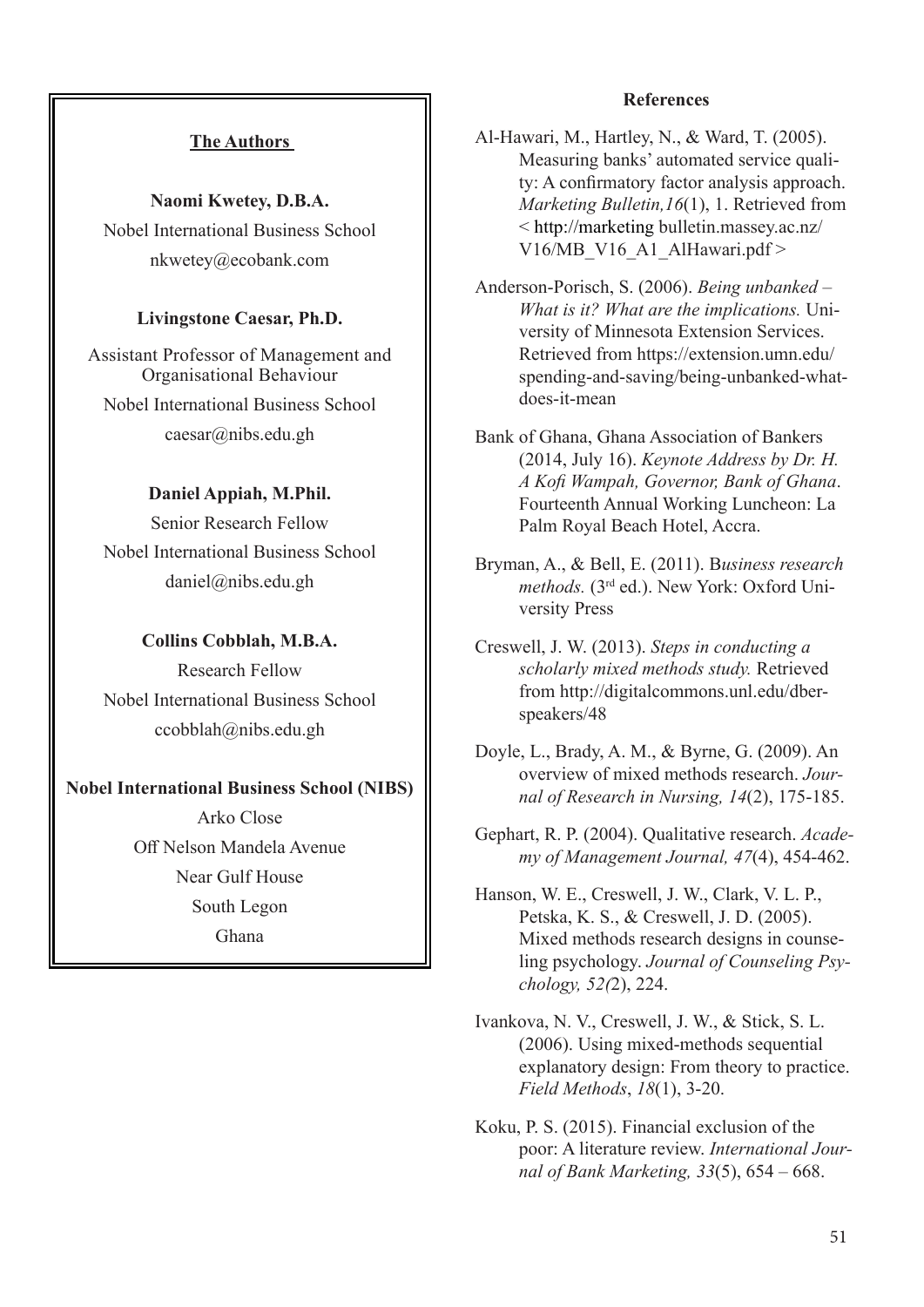Meghana, A., Thorsten, B., & Mohammad, H. (2013). *Finance and poverty: Evidence from India.* (CEPR Discussion paper; No. DP9497). New Delhi: National Institute of Public Finance and Policy.

Mikulincer, M., & Shaver, P. R. (2012). An attachment perspective on psychopathology. *World Psychiatry*, *11*(1), 11-15.

- Neter, J., Wasserman, W., & Kutner, M. (1983). Simultaneous inferences and other topics in regression analysis-1. *Applied Linear Regression Models*, 150-153.
- Ogenyiejye, E. O. (2007): Gender-based retail bank choice in Nigeria. *Journal of Retail Marketing Management Research. 1*(1), 20- 31.

Oluba, M (2010, April). *Thoughts on financial exclusion in Nigeria*. Retrieved from <http://www.businessdayonline.com/index. php?option=com\_content&view=article&id=9987:thoughts-on-financial-exclusion-in-nigeria&catid=96:columnists&Itemid=350>

Pew Health Group (2011, October). *Slipping behind: Low-income Los Angeles households drift further from the financial mainstream.*  Retrieved from www.pewtrusts.org/safebanking

Rubin, A., & Babbie, E. R. (2001). *Research method for social work.* Pacific Grove, CA: Wadsworth.

Solo, T. M., & Manroth, A. (2006) *Access to financial services in Colombia: The unbanked in Bogota. (*Policy Research Working Paper No. 3834). Washington, D.C.: World Bank*.* Retrieved from https://openknowledge.worldbank.org/handle/10986/8784

Srinivasan, R., & Lohith, C. P. (2017). Main study—Data reduction and confirmatory factor analysis. In *Strategic Marketing and Innovation for Indian MSMEs* (pp. 51-58). Singapore: Springer